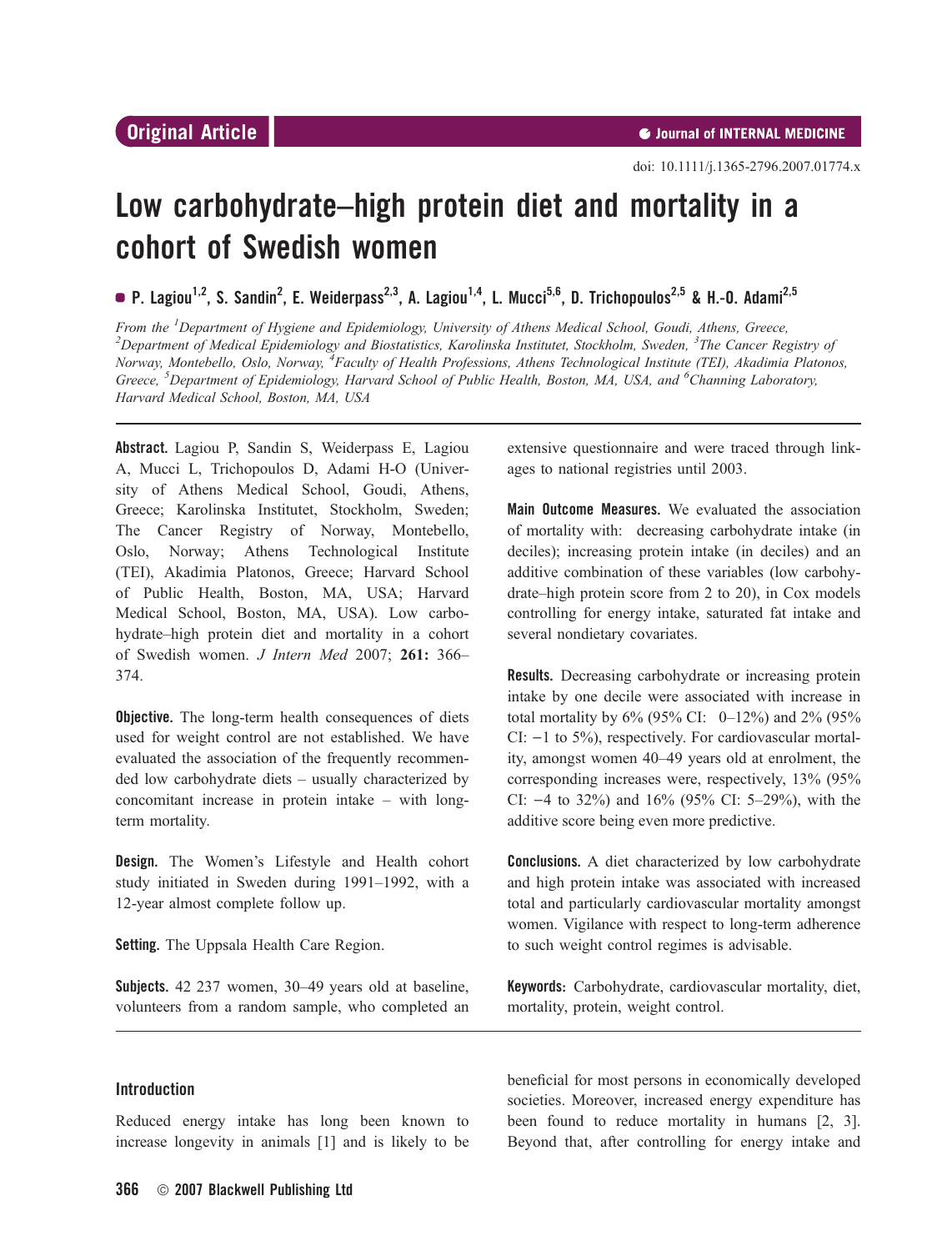expenditure, qualitative aspects of diet have also been associated with a range of chronic diseases, plant foods generally considered as beneficial and saturated fats of animal origin generally considered as unfavourable [4, 5]. Dietary patterns associated with reduced mortality are often characterized by high consumption of carbohydrates, mainly complex ones, and low consumption of proteins, mainly those of animal origin [6, 7]. During the last decades, however, several weight control diets have been introduced and popularized, with a focus on reduction of carbohydrates and increase of protein intake [8].

Low carbohydrate–high protein diets may have shortterm effects on weight control [8–11], but concerns have been expressed on several grounds [12–16]. Although such diets may be acceptable if high protein is mainly of plant origin and the reduction of carbohydrates refers mainly to simple and refined ones [17], these qualifications may not be perceived as important by the general public, as they are rarely emphasized. Moreover, given the frequently life-long battle against overweight, diets perceived as contributing to better weight control may be adhered to for long periods. Yet, the long-term health effects of low carbohydrate–high protein diets have not been extensively evaluated.

The optimal study for assessing the health effects of a low carbohydrate diet would be a high compliance randomized trial lasting several years and comparing this diet with a usual or a 'healthy' diet. Such a study, however, appears to be unrealistic. Two observational studies have been recently published. In one of them, undertaken in a cohort of female USA nurses, no association between coronary heart disease and diets lower in carbohydrate and higher in protein and fat was found [18]. In another cohort study from the general population of men and women in Greece, low carbohydrate–high protein diets were significantly associated with increased total mortality and particularly cardiovascular mortality [19]. We set out to examine whether low carbohydrate–high protein diets are associated with increased mortality in a general population cohort of relatively young women in Sweden. The relevance of the study group is high, as low

carbohydrate weight control diets are particularly used by women.

In an observational study, which assesses the effects of the composition of diet controlling for energy intake, it is all but impossible to distinguish the effects of specific energy-generating nutrients, as a decrease in the intake of one is unavoidably linked to an increase in the intake of one or several of the others [20]. We have therefore opted for substituting carbohydrates with protein in the analysis for the following reasons: increased protein intake is the option preferred in the popular low carbohydrate diets [8]; a higher intake of saturated fat is generally undesirable and, thus, unlikely; an increase of unsaturated lipids of plant origin has been difficult in all but the Mediterranean countries; and proteins and carbohydrates are isocaloric.

### **Methods**

### Subject recruitment

The source population for this study was women 30–49 years old, residing in the Uppsala Health Care Region in Sweden during 1991–1992. These women were randomly selected from four age strata, namely 30–34, 35–39, 40–44 and 45–49 years of age and were invited by mail to participate in the Swedish component of the Scandinavian Women's Lifestyle and Health Cohort [21]. Women were asked to fill in a questionnaire and return it in a prepaid envelope. Altogether 49 261 questionnaires were returned. The study was approved by the Swedish Data Inspection Board and the regional Ethical Committee.

# Questionnaire and dietary assessment

The self-administered questionnaire recorded information on lifestyle variables (including detailed smoking and alcoholic drinking habits), anthropometry and history of diagnoses of major diseases. Women were also asked to rate their overall level of physical activity (i.e. activities in the house, occupational and recreational physical activity) on a 5-point scale with examples attached to levels 1, 3 and 5. A validated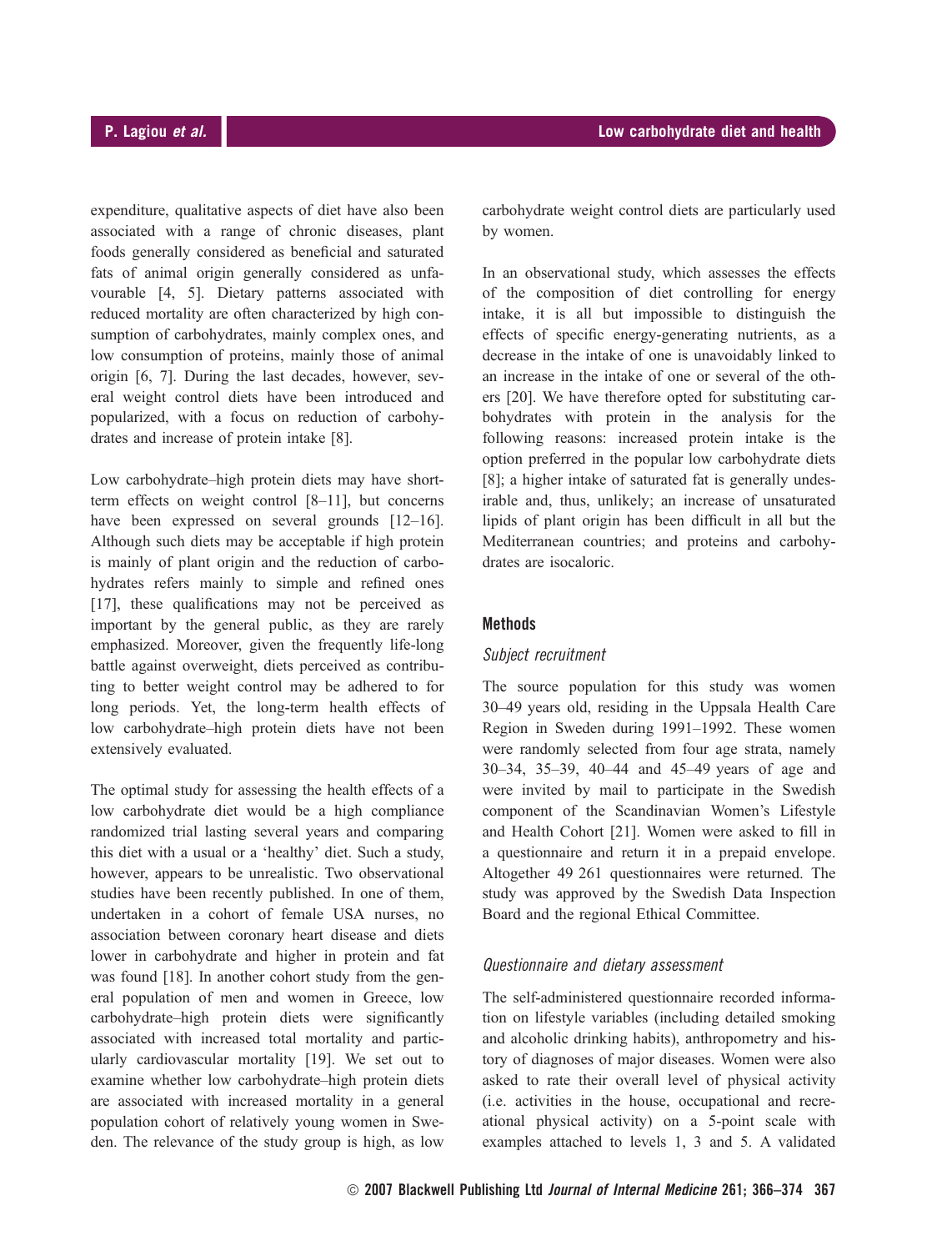food frequency questionnaire [22] was used to assess the frequency of consumption and quantity of about 80 food items and beverages, focusing on the 6-month period prior to the woman's enrolment in the study. Eleven food groups were formed (measured in  $g \text{ day}^{-1}$ ), namely vegetables, legumes, fruits and nuts, dairy products, cereals, meat and meat products, fish and seafood, potatoes, eggs, sugars and sweets, and nonalcoholic beverages (measured in mL day<sup>-1</sup>). Food consumption was translated into macronutrient and energy intakes on the basis of the Swedish National Food Administration database [23].

We used residuals from the regressions of, alternatively, protein and carbohydrate intake on total energy intake to estimate the energy-adjusted intakes of protein and carbohydrates for each woman [24]. Women were then assigned a score from 1 (very low protein intake) to 10 (very high protein intake), according to their decile of energy-adjusted total protein intake. An inverse score, from 1 (very high carbohydrate intake) to 10 (very low carbohydrate intake) was also assigned according to the woman's decile of energyadjusted total carbohydrate intake. The scores were studied both separately and after being added creating a composite additive score simultaneously assessing the position of each subject in terms of protein and carbohydrate intake. Thus, a woman with a score of 2 is one with very high consumption of carbohydrates and very low consumption of proteins, whereas a woman with a score of 20 is one with very low consumption of carbohydrates and very high consumption of proteins.

### Follow up

Linkages with the Swedish nationwide health registers, by means of the unique per individual Swedish national registration number, were used for the follow up of the cohort with respect to death and emigration. Information on dates of death for women who died during the follow-up period until 31 December 2003 was retrieved from the Register of Total Population. Additional information on cause of death, updated till 31 December 2002, was derived from the Swedish Cause of Death Register. Dates of emigration for women who moved out of Sweden were provided by the Register of Total Population. The date of return of the questionnaire during 1991–1992 was defined as the start of follow up. Observation time was calculated from date of entry into the cohort until the occurrence of death, or censoring. For overall mortality, censoring was on account of emigration or end of the observation period, whilst for cardiovascular or cancer mortality, it was also on account of death from any cause other than the one under study.

# Statistical analysis

Of the original 49 261 Swedish women, the following were sequentially excluded: those who had emigrated without re-immigration prior to start of study (16 women), those who had not filled in the dietary questionnaire (583 women), those with prevalent cancer (excluding nonmelanoma skin cancer), coronary heart disease or diabetes at enrolment (1418 women), and those with missing information on any of the covariates studied (4403 women), as well as those with energy intake outside the first  $(1847 \text{ kJ day}^{-1})$  and 99th  $(12\;474\;{\rm kJ\;day}^{-1})$  centiles (604 women). Thus, a total of 42 237 women were available for the analysis.

The participating women and the deaths that occurred amongst them were distributed by non-nutritional covariates, and age- and multivariate- adjusted mortality ratios were calculated. Hazard ratios for overall mortality and mortality from cancer, as well as cardiovascular diseases, were estimated through Cox proportional hazards regression using, alternatively, the high protein score, the low carbohydrate score and the composite additive score as the principal exposure variables. To accommodate secular trends the models were stratified by 1-year birth cohorts with attained age as time scale. In a stratified Cox model the baseline hazard is allowed to vary across strata. The models were adjusted for the following variables as reported at enrolment: height (cm, continuously), body mass index (BMI; <25, 25–29.99 and  $\geq$ 30 kg m<sup>2</sup>, categorically), smoking status (never smokers, former smokers of <10 cigarettes, former smokers of 10–14 cigarettes, former smokers of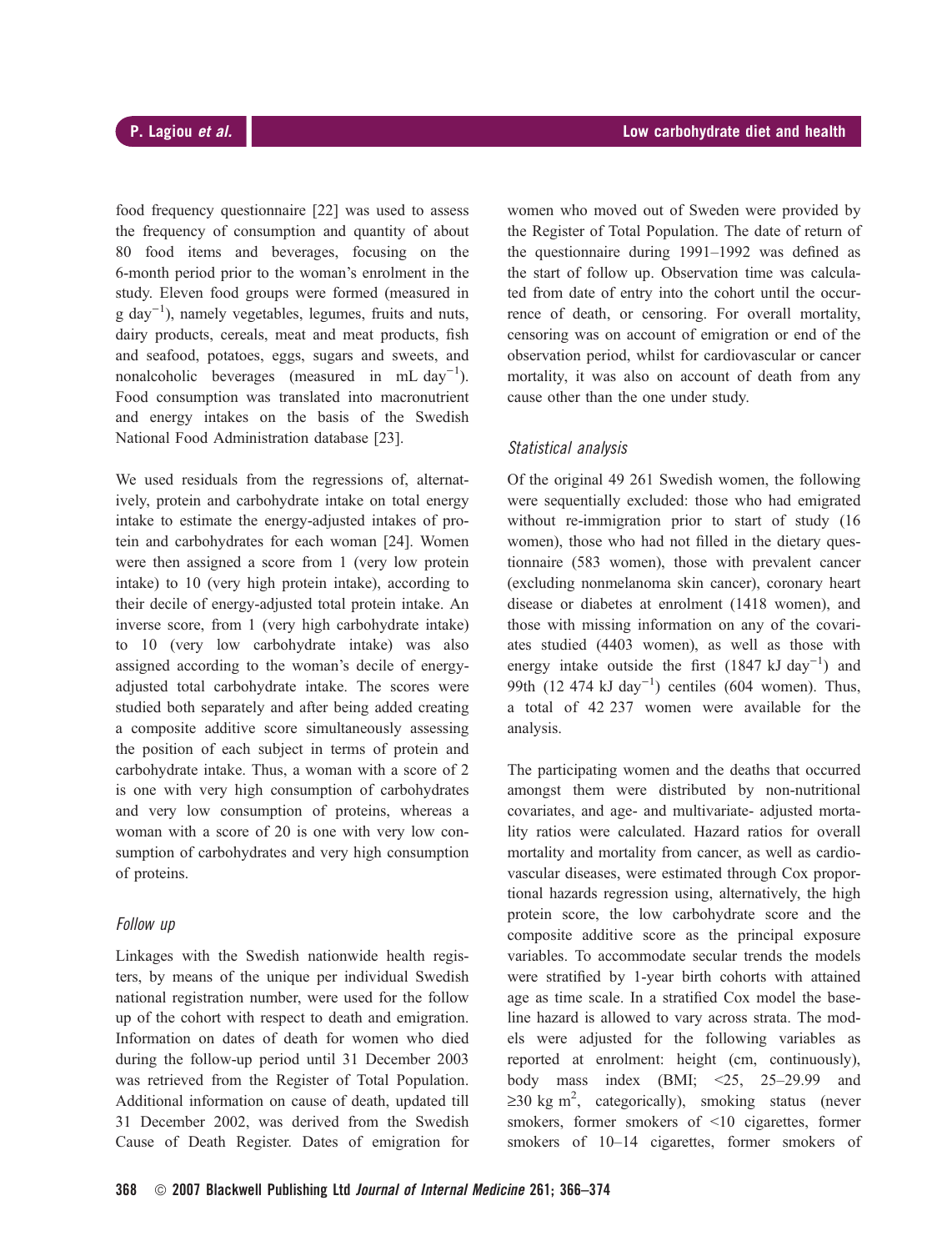15–19 cigarettes, former smokers of 20 or more cigarettes, current smokers of <10 cigarettes, current smokers of 10–14 cigarettes, current smokers of 15–19 cigarettes, current smokers of 20 or more cigarettes, categorically), physical activity [from 1 (low) to 5 (high), categorically], education (0–10, 11–13 and 14 or more years in school, categorically), energy intake (per  $1000 \text{ kJ day}^{-1}$ , continuously), saturated lipid intake (per 10 g, continuously) and alcohol intake  $(5, 5-25 \text{ or } >25 \text{ g day}^{-1}, \text{ categorically}).$  Unsaturated lipids should not be and were not controlled for in these models to avoid overdetermination generated by inclusion of all energy-generating nutrients as well as total energy intake in the same models. Fine control for tobacco smoking was necessary because of the powerful influence of smoking on mortality and the possibility that smoking may be associated with some dietary intakes. All analyses were conducted for all women, as well as separately for women <40 years old at enrolment and for women 40 years or older at enrolment, the rationale being that genetic and early life factors are likely to have a stronger influence amongst younger than amongst older adults.

Statistical analyses were performed using the statistical software R version 2.0.2 (http://www.r-project.org). The Cox proportional hazards assumption was checked by graphs of scaled Schoenfeldt residuals versus time [25]. None of the model covariates showed a deviation from the proportional hazards assumption and no evidence of collinearity was detected.

## Results

Overall, the 42 237 women were followed up for an average of about 12 years and have generated a total of 507 325 person-years, with 592 deaths. Table 1 presents the distribution of participating women and the deaths that occurred amongst them by non-nutritional covariates, as well as age-adjusted and multivariate mortality ratios. The observed mortality patterns are generally in accordance with those expected on the basis of the scientific literature, in that mortality increases with age, BMI, smoking and heavy alcohol drinking and declines markedly with education and physical activity.

In this cohort of women, median intake of energy was 6396 kJ day<sup>-1</sup> with 10th and 90th centiles 4246 and  $9060 \text{ kJ day}^{-1}$ , respectively. Percentage of energy intake from carbohydrates ranged from 72.0% (10th centile) to 32.4% (90th centile) and for proteins from 10.4% (10th centile) to 23.0% (90th centile). The additive score was significantly correlated positively with protein intake (Spearman  $r = +0.35$ ), inversely with carbohydrate intake (Spearman  $r = -0.28$ ), positively with lipid intake (for saturated lipids Spearman  $r = +0.26$ ; for unsaturated lipids Spearman  $r = +0.16$ ), but, importantly, it was not correlated with energy intake (Spearman  $r = -0.006$ .

In Table 2, the women are distributed by age at enrolment  $(539 \text{ or } 40-49 \text{ years})$  and deaths by cause, as well as by the additive low carbohydrate–high protein score. The data in this table are not directly interpretable because confounding and time-to-event are not accounted for. Nevertheless, the data suggest that, amongst women who were 40–49 years at enrolment, total, as well as cardiovascular mortality increase with increasing score.

In Table 3, multivariate mortality rate ratios for death from any cause, cancer or cardiovascular diseases, per 1 unit increase in the low carbohydrate score or the high protein score, as well as per 2 units increase in the additive score (the range of which is twice that of the range of the component scores) are presented. Because the range of the additive score is from 2 to 20 points and 5-point differences are quite common (Table 2), the regression coefficients for a 2 units increase is shown in Table 3 can be transformed, for a more realistic representation into those corresponding to 5 units increment. The additive low carbohydrate–high protein score is positively associated with overall mortality, a 5 units increment corresponding to an increase in mortality by 11% [95% confidence interval (CI): 0–23%]. This increase in overall mortality is mostly accounted for by an increase of 37% in cardiovascular mortality (95% CI: 2–84%). The increase in cardiovascular mortality was evident amongst women who were 40–49 years old at enrolment and whose attained age at the end of the 12-year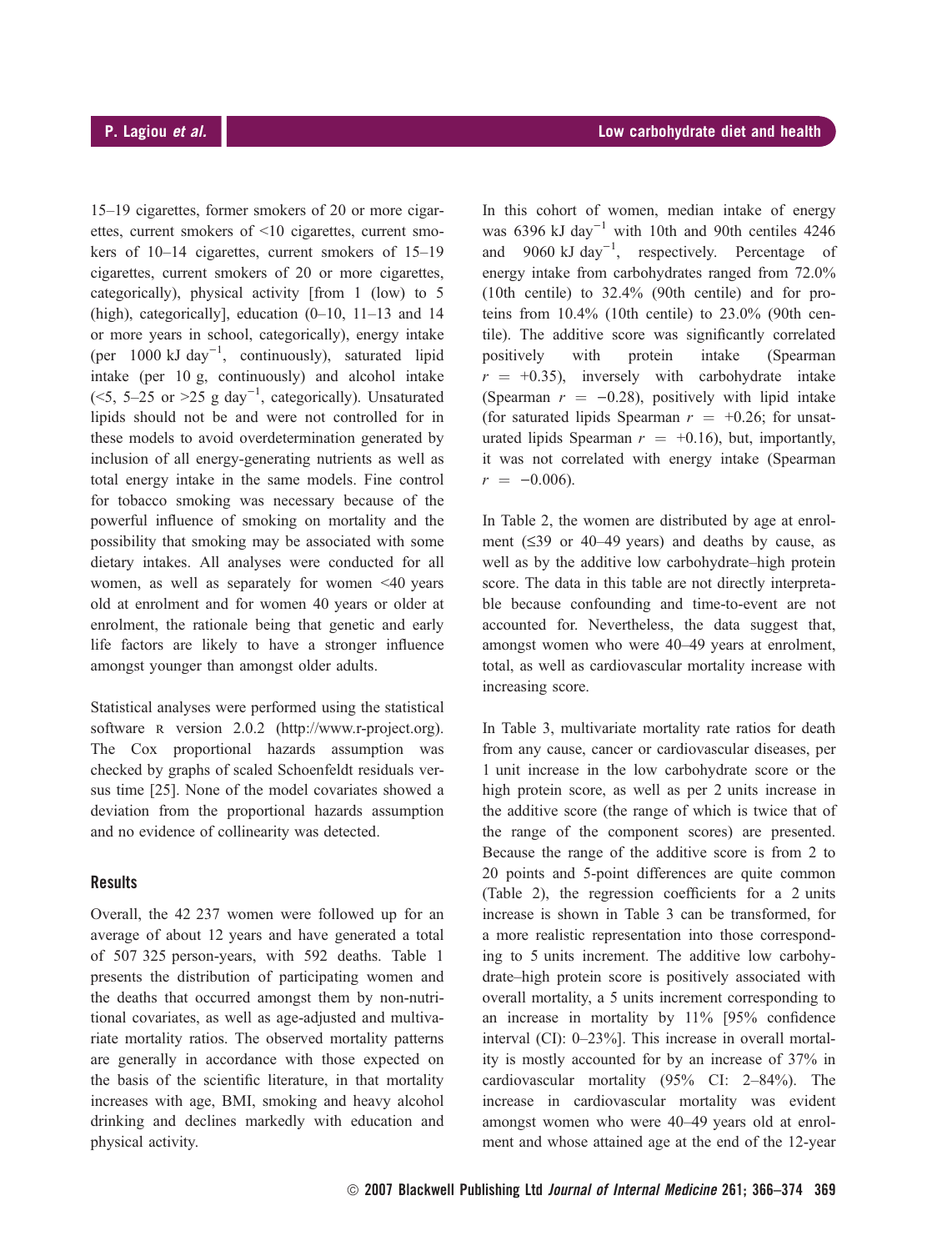| ratios (95% CI)<br>Variables<br>Number<br>deaths<br>ratios $(95\% \text{ CI})$<br>Age at enrolment (years)<br>$29 - 34$<br>10 251<br>60<br>1.00<br>1.00<br>$35 - 39$<br>10 898<br>113<br>$1.77(1.29 - 2.42)$<br>$1.78(1.30-2.43)$<br>$40 - 44$<br>173<br>$2.65(1.98-3.56)$<br>11 119<br>$2.53(1.88-3.40)$<br>$45 - 49$<br>$3.87(2.91 - 5.14)$<br>9969<br>226<br>$3.48(2.59-4.65)$<br>$110^{-4}$<br>$< 10^{-4}$<br>P-value for trend<br>Education (years)<br>$0 - 10$<br>12 537<br>265<br>1.00<br>1.00<br>$11 - 13$<br>16 418<br>183<br>$0.67(0.55 - 0.82)$<br>$0.73(0.61 - 0.90)$<br>>13<br>13 282<br>124<br>$0.52(0.42 - 0.65)$<br>$0.63(0.50-0.78)$<br>$110^{-4}$<br>$110^{-4}$<br>P-value for trend<br>Height (cm)<br>< 160<br>90<br>1.00<br>1.00<br>5239<br>160-164.9<br>11 920<br>159<br>$0.78(0.60-1.00)$<br>$0.82(0.63-1.06)$<br>$165 - 169.9$<br>13 538<br>186<br>$0.82(0.64 - 1.05)$<br>$0.88(0.68-1.13)$<br>$0.73(0.56 - 0.96)$<br>$\geq$ 170<br>11 540<br>$0.81(0.62 - 1.06)$<br>137<br>P-value for trend<br>0.07<br>0.29<br>Body mass index (kg $m^2$ )<br><25<br>30 663<br>366<br>1.00<br>1.00 |  | Number of | Age-adjusted mortality | Multivariate <sup>a</sup> mortality |  |
|-------------------------------------------------------------------------------------------------------------------------------------------------------------------------------------------------------------------------------------------------------------------------------------------------------------------------------------------------------------------------------------------------------------------------------------------------------------------------------------------------------------------------------------------------------------------------------------------------------------------------------------------------------------------------------------------------------------------------------------------------------------------------------------------------------------------------------------------------------------------------------------------------------------------------------------------------------------------------------------------------------------------------------------------------------------------------------------------------------------|--|-----------|------------------------|-------------------------------------|--|
|                                                                                                                                                                                                                                                                                                                                                                                                                                                                                                                                                                                                                                                                                                                                                                                                                                                                                                                                                                                                                                                                                                             |  |           |                        |                                     |  |
|                                                                                                                                                                                                                                                                                                                                                                                                                                                                                                                                                                                                                                                                                                                                                                                                                                                                                                                                                                                                                                                                                                             |  |           |                        |                                     |  |
|                                                                                                                                                                                                                                                                                                                                                                                                                                                                                                                                                                                                                                                                                                                                                                                                                                                                                                                                                                                                                                                                                                             |  |           |                        |                                     |  |
|                                                                                                                                                                                                                                                                                                                                                                                                                                                                                                                                                                                                                                                                                                                                                                                                                                                                                                                                                                                                                                                                                                             |  |           |                        |                                     |  |
|                                                                                                                                                                                                                                                                                                                                                                                                                                                                                                                                                                                                                                                                                                                                                                                                                                                                                                                                                                                                                                                                                                             |  |           |                        |                                     |  |
|                                                                                                                                                                                                                                                                                                                                                                                                                                                                                                                                                                                                                                                                                                                                                                                                                                                                                                                                                                                                                                                                                                             |  |           |                        |                                     |  |
|                                                                                                                                                                                                                                                                                                                                                                                                                                                                                                                                                                                                                                                                                                                                                                                                                                                                                                                                                                                                                                                                                                             |  |           |                        |                                     |  |
|                                                                                                                                                                                                                                                                                                                                                                                                                                                                                                                                                                                                                                                                                                                                                                                                                                                                                                                                                                                                                                                                                                             |  |           |                        |                                     |  |
|                                                                                                                                                                                                                                                                                                                                                                                                                                                                                                                                                                                                                                                                                                                                                                                                                                                                                                                                                                                                                                                                                                             |  |           |                        |                                     |  |
|                                                                                                                                                                                                                                                                                                                                                                                                                                                                                                                                                                                                                                                                                                                                                                                                                                                                                                                                                                                                                                                                                                             |  |           |                        |                                     |  |
|                                                                                                                                                                                                                                                                                                                                                                                                                                                                                                                                                                                                                                                                                                                                                                                                                                                                                                                                                                                                                                                                                                             |  |           |                        |                                     |  |
|                                                                                                                                                                                                                                                                                                                                                                                                                                                                                                                                                                                                                                                                                                                                                                                                                                                                                                                                                                                                                                                                                                             |  |           |                        |                                     |  |
|                                                                                                                                                                                                                                                                                                                                                                                                                                                                                                                                                                                                                                                                                                                                                                                                                                                                                                                                                                                                                                                                                                             |  |           |                        |                                     |  |
|                                                                                                                                                                                                                                                                                                                                                                                                                                                                                                                                                                                                                                                                                                                                                                                                                                                                                                                                                                                                                                                                                                             |  |           |                        |                                     |  |
|                                                                                                                                                                                                                                                                                                                                                                                                                                                                                                                                                                                                                                                                                                                                                                                                                                                                                                                                                                                                                                                                                                             |  |           |                        |                                     |  |
|                                                                                                                                                                                                                                                                                                                                                                                                                                                                                                                                                                                                                                                                                                                                                                                                                                                                                                                                                                                                                                                                                                             |  |           |                        |                                     |  |
|                                                                                                                                                                                                                                                                                                                                                                                                                                                                                                                                                                                                                                                                                                                                                                                                                                                                                                                                                                                                                                                                                                             |  |           |                        |                                     |  |
|                                                                                                                                                                                                                                                                                                                                                                                                                                                                                                                                                                                                                                                                                                                                                                                                                                                                                                                                                                                                                                                                                                             |  |           |                        |                                     |  |
|                                                                                                                                                                                                                                                                                                                                                                                                                                                                                                                                                                                                                                                                                                                                                                                                                                                                                                                                                                                                                                                                                                             |  |           |                        |                                     |  |
|                                                                                                                                                                                                                                                                                                                                                                                                                                                                                                                                                                                                                                                                                                                                                                                                                                                                                                                                                                                                                                                                                                             |  |           |                        |                                     |  |
| $25 - 29.9$<br>9234<br>144<br>$1.19(0.98-1.45)$<br>$1.08(0.88 - 1.31)$                                                                                                                                                                                                                                                                                                                                                                                                                                                                                                                                                                                                                                                                                                                                                                                                                                                                                                                                                                                                                                      |  |           |                        |                                     |  |
| $\geq 30$<br>$2.01(1.53-2.63)$<br>$1.66(1.26-2.19)$<br>2340<br>62                                                                                                                                                                                                                                                                                                                                                                                                                                                                                                                                                                                                                                                                                                                                                                                                                                                                                                                                                                                                                                           |  |           |                        |                                     |  |
| $10^{-4}$<br>P-value for trend<br>0.003                                                                                                                                                                                                                                                                                                                                                                                                                                                                                                                                                                                                                                                                                                                                                                                                                                                                                                                                                                                                                                                                     |  |           |                        |                                     |  |
| Physical activity                                                                                                                                                                                                                                                                                                                                                                                                                                                                                                                                                                                                                                                                                                                                                                                                                                                                                                                                                                                                                                                                                           |  |           |                        |                                     |  |
| $1$ (low)<br>50<br>1.00<br>1.00<br>1724                                                                                                                                                                                                                                                                                                                                                                                                                                                                                                                                                                                                                                                                                                                                                                                                                                                                                                                                                                                                                                                                     |  |           |                        |                                     |  |
| 2<br>4496<br>81<br>$0.63(0.44 - 0.89)$<br>$0.75(0.52 - 1.06)$                                                                                                                                                                                                                                                                                                                                                                                                                                                                                                                                                                                                                                                                                                                                                                                                                                                                                                                                                                                                                                               |  |           |                        |                                     |  |
| 3<br>25 183<br>338<br>$0.46(0.34 - 0.62)$<br>$0.56(0.41-0.76)$                                                                                                                                                                                                                                                                                                                                                                                                                                                                                                                                                                                                                                                                                                                                                                                                                                                                                                                                                                                                                                              |  |           |                        |                                     |  |
| $\overline{4}$<br>75<br>$0.36(0.25-0.52)$<br>$0.51(0.35-0.73)$<br>7227                                                                                                                                                                                                                                                                                                                                                                                                                                                                                                                                                                                                                                                                                                                                                                                                                                                                                                                                                                                                                                      |  |           |                        |                                     |  |
| $5$ (high)<br>3607<br>28<br>$0.29(0.18-0.45)$<br>$0.39(0.25-0.63)$                                                                                                                                                                                                                                                                                                                                                                                                                                                                                                                                                                                                                                                                                                                                                                                                                                                                                                                                                                                                                                          |  |           |                        |                                     |  |
| $110^{-4}$<br>$110^{-4}$<br>$P$ -value for trend                                                                                                                                                                                                                                                                                                                                                                                                                                                                                                                                                                                                                                                                                                                                                                                                                                                                                                                                                                                                                                                            |  |           |                        |                                     |  |
| Smoking at enrolment                                                                                                                                                                                                                                                                                                                                                                                                                                                                                                                                                                                                                                                                                                                                                                                                                                                                                                                                                                                                                                                                                        |  |           |                        |                                     |  |
| Never smoker<br>160<br>1.00<br>17 427<br>1.00                                                                                                                                                                                                                                                                                                                                                                                                                                                                                                                                                                                                                                                                                                                                                                                                                                                                                                                                                                                                                                                               |  |           |                        |                                     |  |
| Ex-smoker<br>12 476<br>$1.35(1.09-1.69)$<br>158<br>$1.34(1.08-1.68)$                                                                                                                                                                                                                                                                                                                                                                                                                                                                                                                                                                                                                                                                                                                                                                                                                                                                                                                                                                                                                                        |  |           |                        |                                     |  |
| Current smoker<br>12 3 3 4<br>254<br>$2.32(1.90-2.82)$<br>$2.07(1.69-2.54)$                                                                                                                                                                                                                                                                                                                                                                                                                                                                                                                                                                                                                                                                                                                                                                                                                                                                                                                                                                                                                                 |  |           |                        |                                     |  |
| $110^{-4}$<br>$110^{-4}$<br>P-value for trend                                                                                                                                                                                                                                                                                                                                                                                                                                                                                                                                                                                                                                                                                                                                                                                                                                                                                                                                                                                                                                                               |  |           |                        |                                     |  |
| Alcohol intake $(g \text{ day}^{-1})$                                                                                                                                                                                                                                                                                                                                                                                                                                                                                                                                                                                                                                                                                                                                                                                                                                                                                                                                                                                                                                                                       |  |           |                        |                                     |  |
| $<$ 5<br>31 453<br>415<br>$1.00(0.83-1.21)$<br>$1.01(0.84-1.23)$                                                                                                                                                                                                                                                                                                                                                                                                                                                                                                                                                                                                                                                                                                                                                                                                                                                                                                                                                                                                                                            |  |           |                        |                                     |  |
| $5 - 25$<br>1.00<br>1.00<br>10 595<br>148                                                                                                                                                                                                                                                                                                                                                                                                                                                                                                                                                                                                                                                                                                                                                                                                                                                                                                                                                                                                                                                                   |  |           |                        |                                     |  |
| 9<br>>25<br>189<br>$3.29(1.68 - 6.38)$<br>$2.59(1.32 - 5.09)$                                                                                                                                                                                                                                                                                                                                                                                                                                                                                                                                                                                                                                                                                                                                                                                                                                                                                                                                                                                                                                               |  |           |                        |                                     |  |
| P-value for trend<br>0.45<br>0.41                                                                                                                                                                                                                                                                                                                                                                                                                                                                                                                                                                                                                                                                                                                                                                                                                                                                                                                                                                                                                                                                           |  |           |                        |                                     |  |
| Total<br>42 237<br>572                                                                                                                                                                                                                                                                                                                                                                                                                                                                                                                                                                                                                                                                                                                                                                                                                                                                                                                                                                                                                                                                                      |  |           |                        |                                     |  |

Table 1 Distributions of 42 237 women by non-nutritional variables and corresponding mortality ratios

<sup>a</sup>Mutually adjusted for the variables in this table through Cox proportional hazards regression.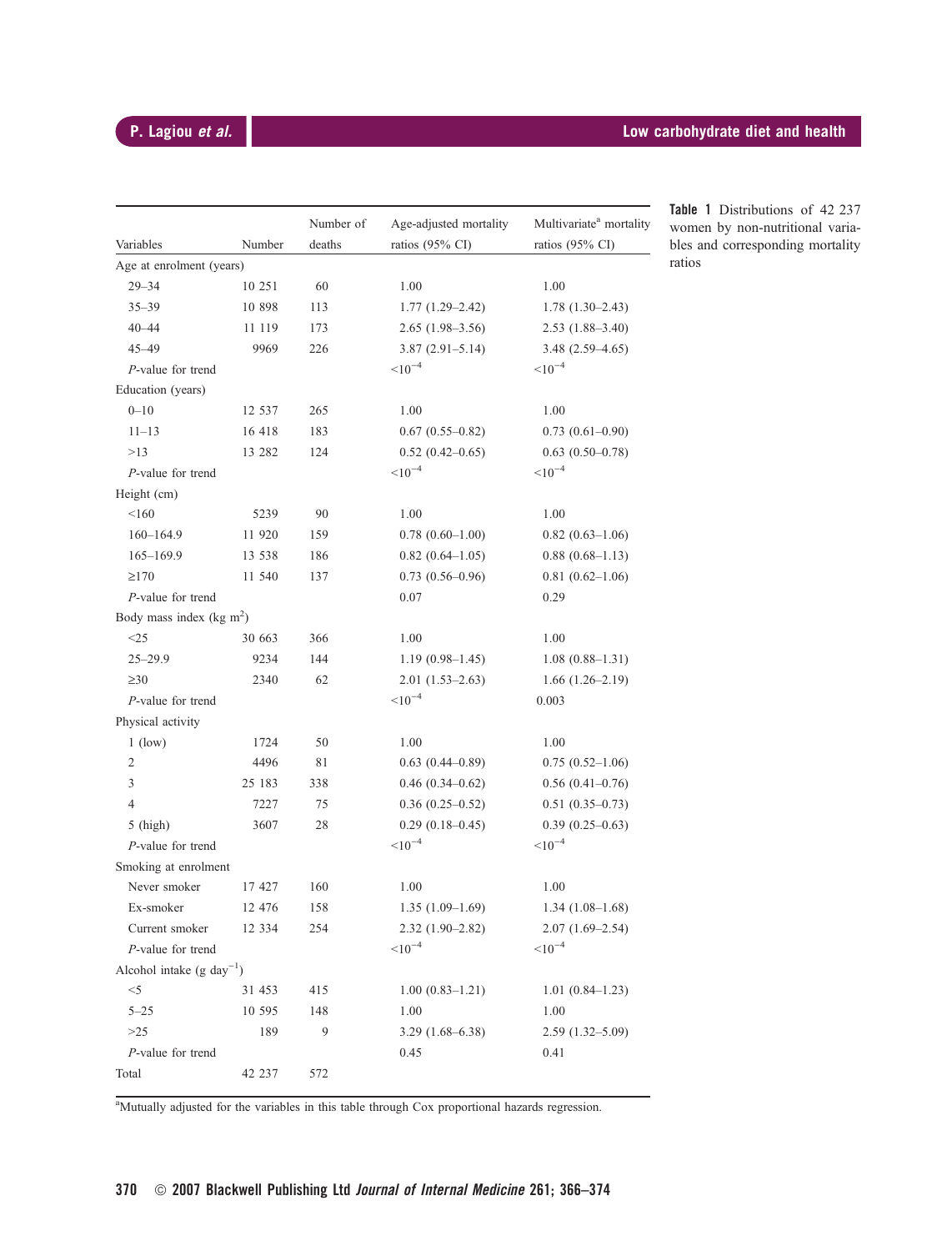# **P.** Lagiou *et al.* **In the case of all carbon carbohydrate diet and health Low carbohydrate diet and health**

|                                     | $\leq 39$ |                                  |                     |                             | $40 - 49$ |                                  |                     |                             |
|-------------------------------------|-----------|----------------------------------|---------------------|-----------------------------|-----------|----------------------------------|---------------------|-----------------------------|
| Age at enrolment (years):           |           | Number of deaths $\binom{0}{00}$ |                     |                             |           | Number of deaths $\binom{0}{00}$ |                     |                             |
| Low carbohydrate-high               | Number of |                                  |                     |                             | Number of |                                  |                     |                             |
| protein additive score <sup>a</sup> | women     | All <sup>b</sup>                 | Cancer <sup>c</sup> | Cardiovascular <sup>c</sup> | women     | All <sup>b</sup>                 | Cancer <sup>c</sup> | Cardiovascular <sup>c</sup> |
| $\leq 6$                            | 4131      | 27(6.5)                          | 10(2.4)             | 3(0.7)                      | 3986      | 63 (15.8)                        | 34(8.5)             | 5(1.3)                      |
| $7 - 9$                             | 3972      | 34(8.6)                          | 11(2.8)             | 6(1.5)                      | 4035      | 71 (17.6)                        | 36(8.9)             | 7(1.7)                      |
| $10 - 12$                           | 4815      | 48 $(10.0)$                      | 26(5.4)             | 3(0.6)                      | 4940      | 85 (17.2)                        | 44 $(8.9)$          | 12(2.4)                     |
| $13 - 15$                           | 4085      | 33(8.1)                          | 17(4.2)             | 5(1.2)                      | 4089      | 86(21.0)                         | 46(11.2)            | 15(3.7)                     |
| $\geq 16$                           | 4146      | 37(8.9)                          | 14(3.4)             | 2(0.5)                      | 4038      | 104(25.8)                        | 46(11.4)            | 17(4.2)                     |
| Total                               | 21 149    | 179(8.5)                         | 78 (3.7)            | 19(0.9)                     | 21 088    | 409 (19.4)                       | 206(9.8)            | 56 $(2.7)$                  |

Table 2 Participants by age at enrolment, cause of death and value in a low carbohydrate–high protein additive score

a The low carbohydrate–high protein score is derived by summing the position of a woman in deciles of descending carbohydrate intake and deciles of ascending protein intake. The score ranges from 2 (very low protein and very high carbohydrate intake) to 20.

b Data on total deaths updated until December 2003.

c Data on deaths from cancer or cardiovascular diseases updated until December 2002.

Table 3 Hazard ratios<sup>a</sup> for overall<sup>b</sup>, cancer or cardiovascular mortality<sup>c</sup> per decreasing decile of carbohydrate intake, increasing decile of protein intake and their addition

| Hazard ratios <sup>a</sup> (95% CI) |                     |                            |  |  |  |
|-------------------------------------|---------------------|----------------------------|--|--|--|
| Death from                          | Deaths from         | Deaths from cardiovascular |  |  |  |
| any cause                           | cancer              | diseases                   |  |  |  |
|                                     |                     |                            |  |  |  |
| $1.06(1.00-1.12)$                   | $1.04(0.97-1.11)$   | $1.10(0.96-1.26)$          |  |  |  |
| $1.02(0.99-1.05)$                   | $1.01(0.96-1.05)$   | $1.10(1.01-1.20)$          |  |  |  |
| $1.04(1.00-1.08)$                   | $1.02(0.96-1.08)$   | $1.15(1.01-1.28)$          |  |  |  |
|                                     |                     |                            |  |  |  |
| $1.09(1.00-1.18)$                   | $1.05(0.92 - 1.20)$ | $1.08(0.82 - 1.43)$        |  |  |  |
| $1.01(0.96-1.07)$                   | $1.01(0.94-1.10)$   | $0.95(0.81 - 1.12)$        |  |  |  |
| $1.04(0.96-1.12)$                   | $1.04(0.92 - 1.15)$ | $0.98(0.77-1.23)$          |  |  |  |
|                                     |                     |                            |  |  |  |
| $1.05(0.99-1.11)$                   | $1.04(0.96-1.13)$   | $1.13(0.96-1.32)$          |  |  |  |
| $1.02(0.99-1.06)$                   | $1.00(0.95-1.05)$   | $1.16(1.05-1.29)$          |  |  |  |
| $1.04(1.00-1.10)$                   | $1.02(0.94-1.08)$   | $1.21(1.04-1.39)$          |  |  |  |
|                                     |                     |                            |  |  |  |

<sup>a</sup>Hazard ratios per indicated increase in the corresponding score. Cox models, using attained age as time scale, stratifying for 1-year birth cohorts and adjusting for height (cm, continuously), body mass index (<25, 25-29.99 and  $\geq$ 30 kg m<sup>2</sup>, categorically), smoking status (never smokers, former smokers of <10 cigarettes, former smokers of 10–14 cigarettes, former smokers of 15–19 cigarettes, former smokers of 20 or more cigarettes, current smokers of <10 cigarettes, current smokers of 10–14 cigarettes, current smokers of 15–19 cigarettes, current smokers of 20 or more cigarettes, categorically), physical activity [from 1 (low) to 5 (high), categorically], education  $(0-10, 11-13)$  and 14 or more years in school, categorically), energy intake (per 1000 kJ day<sup>-1</sup>, continuously), saturated lipid intake (per 10 g, continuously) and alcohol intake  $(\leq 5, 5-25 \text{ or } >25 \text{ g day}^{-1})$ , categorically). <sup>b</sup>Until the end of 2003.

c Until the end of 2002.

follow up was from 52 to 61 years (increase of 60%, with 95% CI: 13–115%). Increased protein intake and decreased carbohydrate intake appear to be equally unfavourable for cardiovascular mortality (Table 3).

Although there is no significant deviation from linearity for the statistically significant trend results shown in Table 3, we also evaluated the association of the additive low carbohydrate–high protein score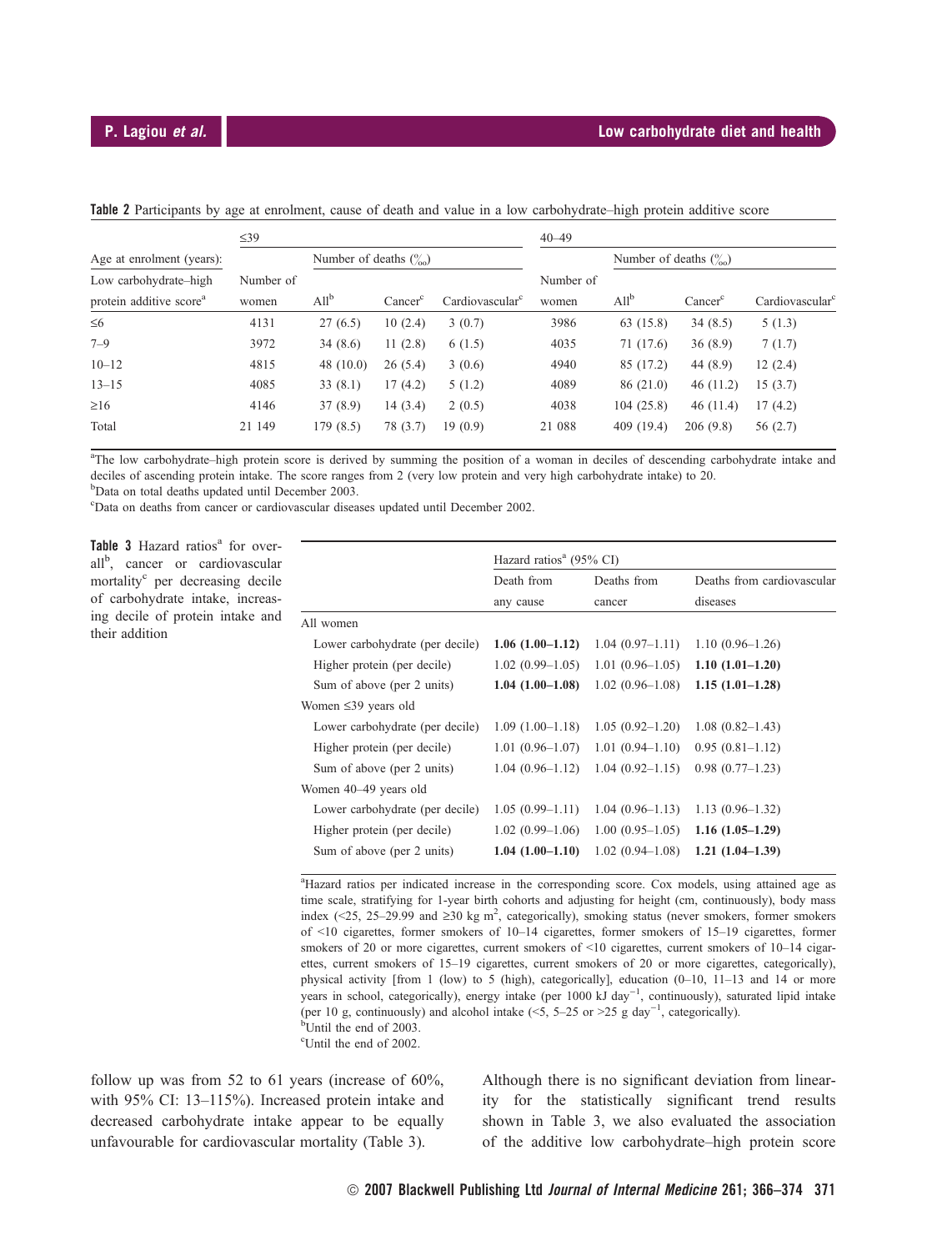categories (as shown in Table 2) with overall and cardiovascular mortality amongst all women and cardiovascular mortality amongst women 40–49 years old at enrolment. Using additive score values  $\leq 6$  as baseline, the mortality ratios (and 95% CI) for successively increasing categories were: for total mortality amongst all women, 1.10 (0.82–1.47), 1.10 (0.83–1.46), 1.11 (0.83–1.50), 1.23 (0.91–1.67); for cardiovascular mortality amongst all women 1.65 (0.68–4.06), 1.61  $(0.66-3.91)$ , 2.30  $(0.96-5.52)$ , 2.38  $(0.95-6.01)$ ; and for cardiovascular mortality amongst women 40–49 years old at enrolment, 1.45 (0.45–4.66), 2.18  $(0.74-6.42)$ ,  $3.06$   $(1.04-8.96)$ ,  $3.86$   $(1.28-11.63)$ . These trends are essentially monotonic.

# **Discussion**

In a population-based prospective study, 42 237 Swedish women were followed up for an average of about 12 years, thus generating a total of 507 325 personyears. After fine controlling for all assessed mortality risk factors that could act as confounding variables, as well as for total energy and saturated fat intake, women with lower intake of total carbohydrates and higher intake of total proteins, in comparison to those with higher intake of total carbohydrates and lower intake of total proteins, had significantly higher total mortality and, in particular, cardiovascular mortality. These results followed an exposure-response pattern. The results were more pronounced for cardiovascular mortality amongst women who at enrolment were 40 years or older and, thus, at the end of the follow up had reached ages between 52 and 61 years.

The validity of our results can be assessed at three levels: the characteristics of the study base, the adequacy of the analytical strategy and the biological plausibility. With respect to the study base, the cohort was population-based, the dietary questionnaire used was validated, potential confounding variables were ascertained in detail, women with comorbidity at enrolment were excluded and nationwide data linkage in Sweden allowed complete follow up.

Concerning the analytical strategy, although it is not possible to completely separate the effects of individual macronutrients and those of total energy intake in observational epidemiological studies, the effect of substitution, in this instance between proteins and carbohydrates, can be estimated, controlling for total energy intake. Our analysis followed the substitution approach [20, 24], taking into account that energy generated by carbohydrates and proteins is equivalent and that a simple additive score reflecting the balance of intakes of these two energy-generating nutrients was uncorrelated with total energy intake. Controlling for saturated fat intake (but not simultaneously for other types of fats, to avoid overdetermination of the model) and as finely as possible for other potential confounders, particularly smoking, minimizes the potential for confounding bias.

The biomedical plausibility of our findings is considerable. Vegetables, fruits, cereals and legumes, which have been found in a number of studies to be core components of healthy dietary patterns [6, 7, 26], are important sources of carbohydrates and reduced intake of these food groups is likely to have adverse health effects. Increased meat consumption and high protein intake are also discouraged on account of empirical findings [5, 27–30], pathophysiological arguments [stemming from the positive association between protein intake and insulin like growth factor1 (IGF-1) blood levels] [31] and practical considerations (restriction of healthy foods) [32]. The fact that the impact of the additive low carbohydrate–high protein score is stronger amongst the older women in our study population with respect to cardiovascular diseases is compatible with a likely cumulative effect of diet over time and recent evidence pointing to a stronger association of diet with cardiovascular diseases than with cancer [33].

Amongst the weaknesses of the study are concerns about residual confounding and the long interval between exposure ascertainment and death outcomes. Residual confounding, however, is a general concern in observational studies, whereas in the present investigation important potential confounders, notably age and smoking, were finely controlled for. The long interval between exposure and outcome is a source of concern, because certain individuals may change their dietary habits during the intervening period. This,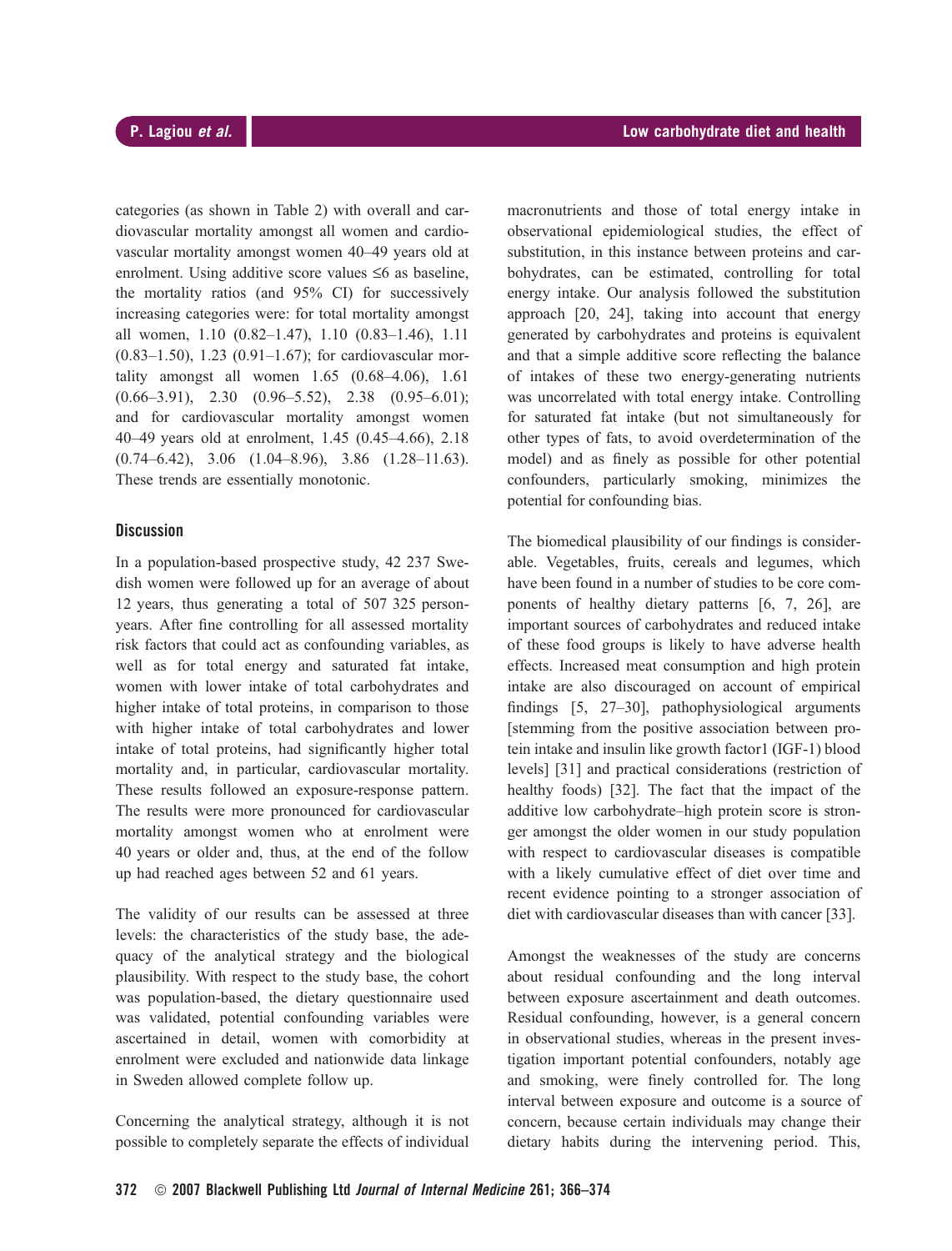excluded.

however, is likely to generate nondifferential misclassification and, thus, have an attenuating impact on the evaluated association, except in unusual circumstances. Finally, we did not have blood cholesterol levels or blood pressure measurements at enrolment, two important risk factors for coronary heart disease, but even if such values were available, they would likely be intermediates in the association between diet and mortality and, thus, should have not been controlled for. Furthermore, as already indicated, persons with prevalent serious diseases at enrolment were

Low carbohydrate diets, recommended for weight control, typically contain <15% of energy intake from carbohydrates and about 30% of proteins [34, 35]. Amongst the studied women, carbohydrate intake at the low extreme of the distribution was higher and protein intake at the high extreme of the distribution was lower than the respective intakes advocated by many prescribed weight control diets. Nevertheless, it is reasonable to assume that any underlying trend between low carbohydrate–high protein intake and mortality, particularly cardiovascular mortality, would be monotonic, if not linear.

There are now three studies, including the present one, that have evaluated the long-term health effects of low carbohydrate–high protein diets. One of them relied on a cohort of the USA nurses and focused on incidence of coronary heart disease [18], whereas the two others were general population cohorts and focused on overall mortality, as well as coronary and cancer mortality. The American study found no association of low carbohydrate diets with incidence of coronary heart disease. In the Greek study [19], low carbohydrate–high protein diets were positively associated with cardiovascular mortality and, to a lesser extent, cancer mortality. Finally, in the present investigation, a positive association was evident with respect to cardiovascular, but not cancer mortality. It should be noted that in the Greek study, as well as in the present one, total mortality – for which misclassification is not an issue – was significantly positively associated with consumption of low carbohydrate– high protein diets. There are differences in the populations covered in the three studies. The Greek study covered both men and women and the women in the Swedish study tended to be younger than the American women at the end of follow up. These differences, as well as differences in the studied outcomes may have contributed to the apparent inconsistency in the results of the three studies. We believe, however, that a sample of the general population of young women and a focus on cardiovascular, as well as total mortality make the present study most appropriate for the study question. Clearly, evidence from additional prospective investigations is needed, before conclusive inferences can be drawn.

The results of the present investigation do not address questions concerning the potential short-term effects of low carbohydrate and/or high protein diets in the control of body weight or insulin resistance. Nor do they preclude the formulation of dietary regimes low in refined carbohydrates and high in plant proteins or unsaturated lipids that could have no adverse health effects or even be beneficial. They draw attention, however, to the potential for long-term adverse health effects of diets generally low in carbohydrates and generally high in protein, notably with respect to cardiovascular health.

### Conflict of interest statement

None of the authors had any conflict of interest.

### Acknowledgement

The study was supported by grants from the Swedish Cancer Society and the Swedish Research Council.

### References

- 1 Tannenbaum A. Initiation and growth of tumors; introduction; effects of underfeeding. Am J Cancer 1940; 38: 335–50.
- 2 Paffenbarger RS Jr, Hyde RT, Wing AL, Lee IM, Jung DL, Kampert JB. The association of changes in physical-activity level and other lifestyle characteristics with mortality among men. N Engl J Med 1993; 328: 538–45.
- 3 Trolle-Lagerros Y, Mucci LA, Kumle M et al. Physical activity as a determinant of mortality in women. Epidemiology 2005; 16: 780–5.